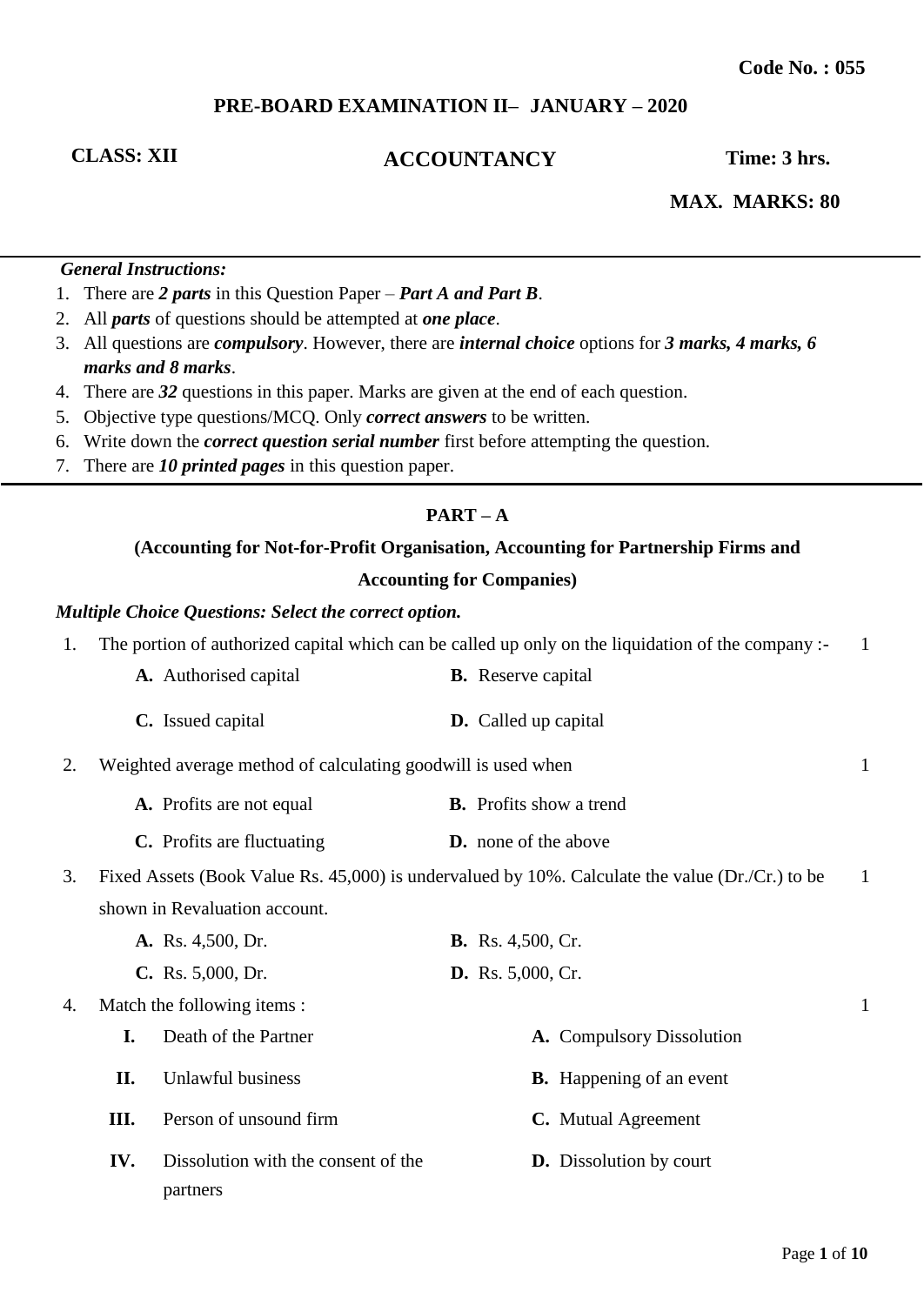# *Objective Type Questions:*

- 5. Mohan a partner died on  $30<sup>th</sup>$  Sep 2019 he withdraw Rs. 4,000 per month in the beginning of every month. Rate of interest charged on drawings is 12% p.a. Amount of interest on drawing will be if firm closes its account at the end of every year. 1
- 6. The application money should be refunded within days from the closure of the issue. 1
- 7. Varun and Arun are partners in a firm sharing profits and losses equally. On the date of dissolution of the partnership firm, Varun's wife's loan was Rs. 45,000, whereas Arun's loan was Rs. 65,000. Which loan will be paid first and why? 1
- 8. A partnership firm earned divisible profit of Rs. 5,00,000, interest on capital is to be provided to partner is Rs. 3,00,000, interest on loan taken from partner is Rs. 50,000 and profit sharing ratio of partners is 5:3 sequence the following in correct way 1
	- **I.** Distribute profits between partners
	- **II.** Charge interest on loan to Profit and Loss A/c
	- **III.** Calculate the net profit Transfer to Profit and Loss appropriation A/c
	- **IV.** Provide interest on capital
- 9. Government grant received by a school for scholarship is revenue receipt. (True/False) 1
- 10. A, B and C were partners in a firm sharing profits and losses in the ratio of 4:3:2. B retired and his share was taken over by A and C equally. Calculate the gaining ratio. 1

11. How would you deal with the following in a Not-for-Profit Organisation: 1

Canteen Receipts Rs. 13,400

Canteen Expenses Rs. 9,100

- 12. The retiring partner's capital account is debited with his/her share of goodwill and remaining partner's capital account is credited. (True/False) 1
- 13. Securities premium money can be utilized to issue fully paid Bonus shares. 1
- 14. Calculate Stationery Consumed and purchased during 2018 19 to be taken to the Expenditure side of the Income and Expenditure account. Extract of a Receipt and Payment Account for the year ended on March 31<sup>st</sup>, 2019: 3

Payments: Stationery Rs. 23,000

# **Additional Information:**

| <i>Details</i>           | April 1st, 2018 | $\vert$ March 31st, 2019 |
|--------------------------|-----------------|--------------------------|
| Stock of stationery      | Rs. 4,000       | Rs. 3,000                |
| Creditors for stationery | Rs. 9,000       | Rs. 2,500                |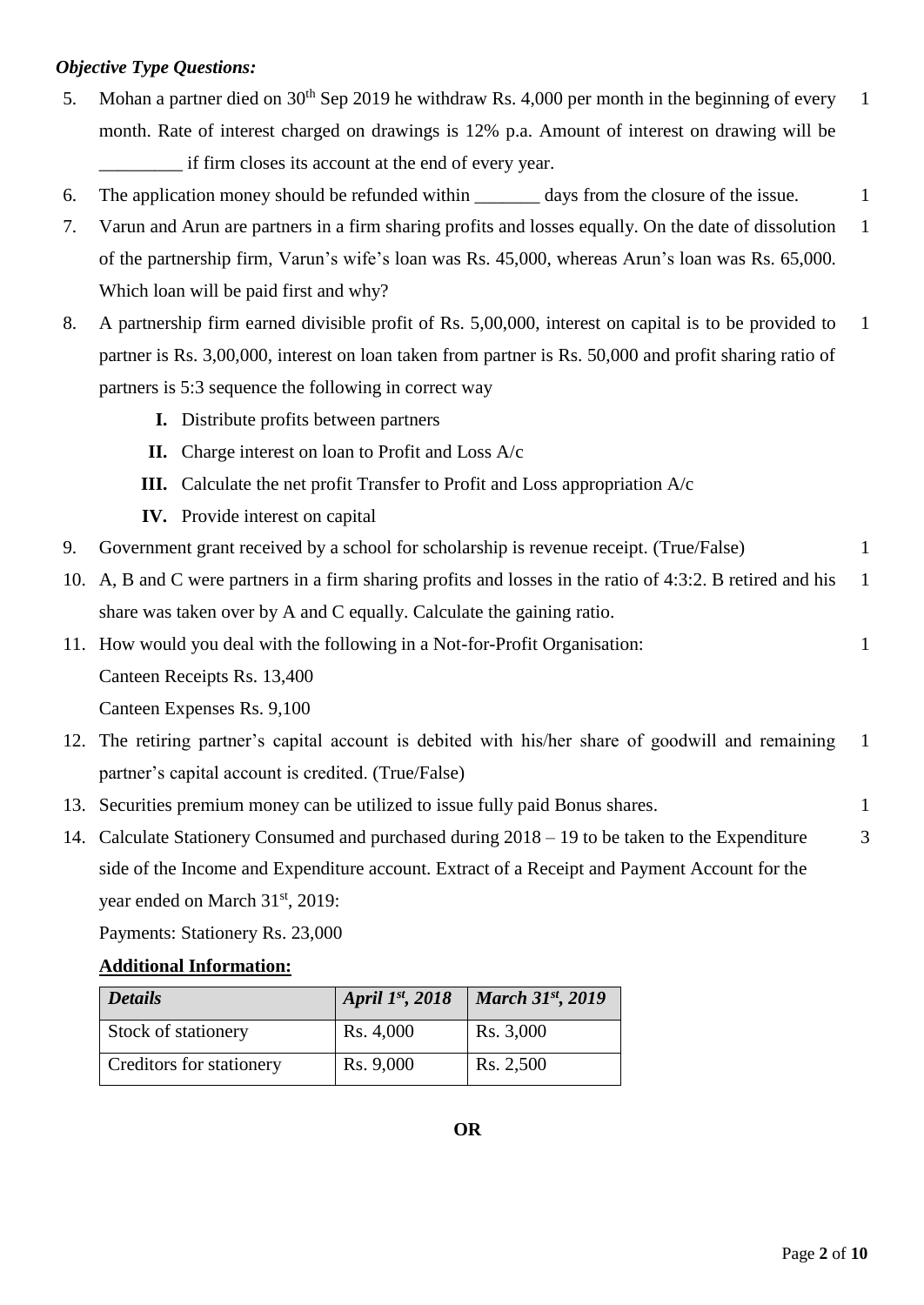From the following information of a not for profit organization, show the 'sports material' items in the 'Income and Expenditure Account' for the year ending 31<sup>st</sup> March, 2019 and the Balance Sheets as on  $31<sup>st</sup>$  March 2018 and  $31<sup>st</sup>$  March, 2019.

| <b>Details</b>                           | $31-3-2018$ (Rs) | $31-3-2019$ (Rs) |
|------------------------------------------|------------------|------------------|
| <b>Stock of Sports Material</b>          | 2,200            | 5,800            |
| Creditors for sports material            | 7,800            | 9,200            |
| Advance to suppliers for sports material | 15,000           | 25,000           |

Payment to supplies for the sports material during the year was Rs.1,20,000, there were no cash purchase made.

15. A and B were partners in a firm sharing profits in the ratio of 5:3. Their fixed capitals on  $31<sup>st</sup>$ March, 2017 were: A - Rs. 60,000 and B - Rs. 80,000. They agreed to allow interest on capital @ 12% p.a. The profit of the firm for the year ended  $31<sup>st</sup>$  March, 2018 Before allowing interest on capitals was Rs. 12,600. Pass necessary journal entries for the above transactions in the books of A and B. Also show your working notes clearly. 4

# **OR**

The partners of a firm, Alia, Bhanu and Chand distributed the profits for the year ended 31<sup>st</sup> March, 2017, Rs. 80,000 in the ratio of 3:3:2 without providing for the following adjustments:

**(a)** Alia and Chand were entitled to a salary of Rs.1,500 each p.m.

**(b)** Bhanu was entitled for a salary of Rs. 4,000 p.a.

Pass the necessary Journal entry for the above adjustments in the books of the firm. Show workings clearly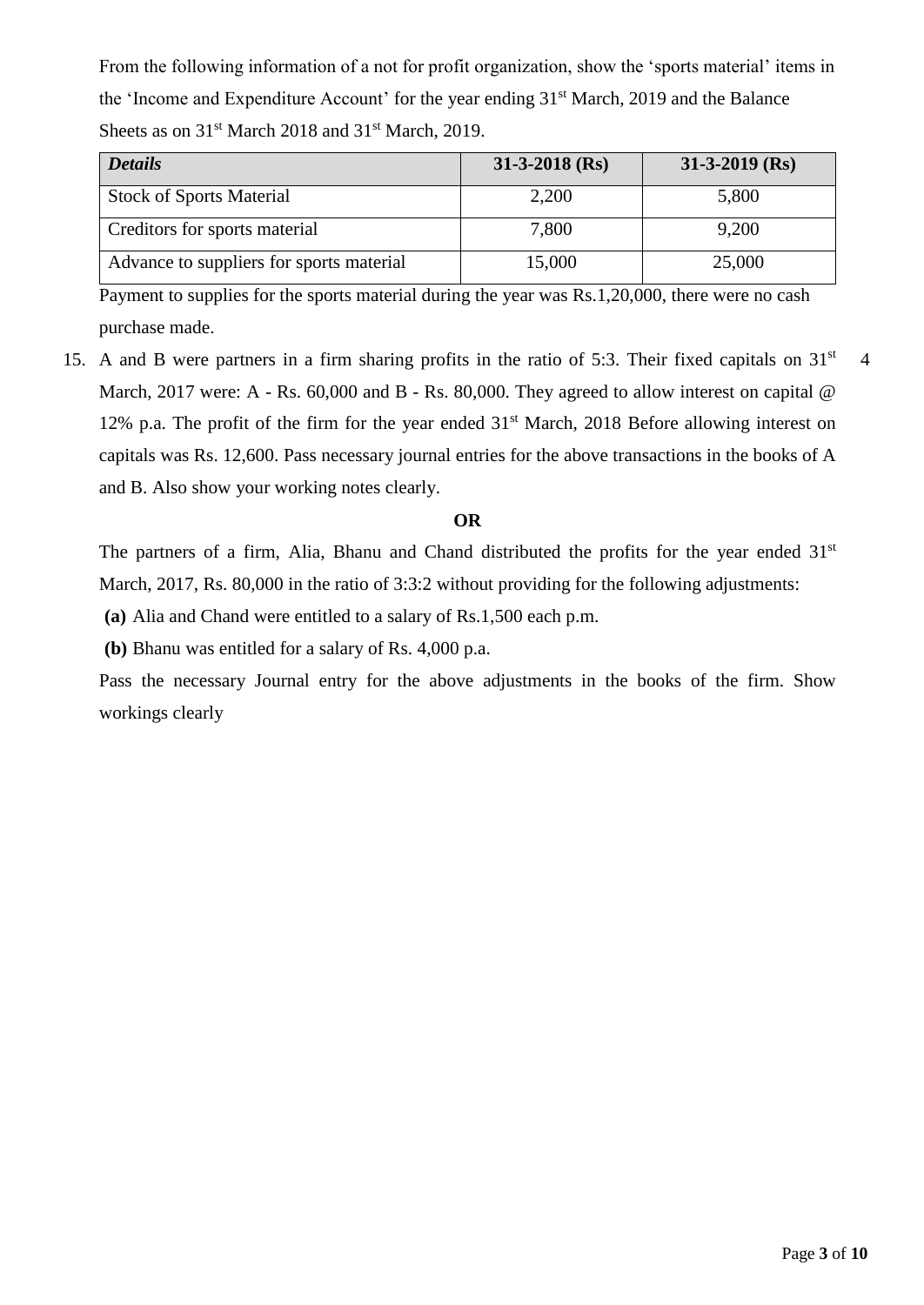16. Shirish, Harit and Asha were partners in a firm sharing profits in the ratio of 5:4:1. Shirish died on 30th June, 2018. On this date their Balance Sheet was as follows: 4

| <b>Liabilities</b>               |          | Rs.      | <b>Assets</b>       | Rs.      |
|----------------------------------|----------|----------|---------------------|----------|
| Capital:                         |          |          | Plant and Machinery | 5,60,000 |
| Shirish                          | 1,00,000 |          | <b>Stock</b>        | 90,000   |
| Harit                            | 2,00,000 |          | Debtors             | 10,000   |
| Asha                             | 3,00,000 | 6,00,000 | Cash                | 40,000   |
| Profits for the year $2017 - 18$ |          | 80,000   |                     |          |
| <b>Bills Payable</b>             |          | 20,000   |                     |          |
|                                  |          | 7,00,000 |                     | 7,00,000 |

**Balance Sheet of Shirish, Harit and Asha as at 31st March, 2018**

According to the partnership deed, in addition to deceased partner's capital, his executor is entitled to:

- **(i)** Share in profits in the year of death on the basis of average of last two years' profit. Profit for the year 2016 – 17 was Rs. 60,000.
- **(ii)** Goodwill of the firm was to be valued at 2 years' purchase of average of last two years' profits.

Prepare Shirish's Capital Account to be presented to his executor.

- 17. Gagan Ltd. is registered with an authorised capital of Rs. 15,00,00,000 divided into 1,50,00,000 equity shares of Rs.10 each. Subscribed and fully paid up share capital of the company was Rs. 5,00,00,000. For providing employment to the local youth and for the development of rural areas of Jharkhand State, the company decided to set up a food processing unit in Hazaribagh. The company also decided to set up skill development centres at Ranchi, Hazaribagh and Ramgarh. To meet its new financial requirements the company decided to issue 2,00,000 equity shares of Rs.10 each and 2000, 12% debentures of Rs. 1,000 each. The issue of shares and debentures was fully subscribed. A shareholder holding 500 shares failed to pay the final call of Rs. 3 per share. Show the share capital in the Balance Sheet of the company as per the provisions of Schedule III of the Companies Act, 2013. 4
- 18. The firm of Manjeet, Sujeet and Jagjeet was dissolved on 31<sup>st</sup> March, 2018. It was agreed that Sujeet will take care of the dissolution related activities and will get 10% of the value of assets realised. Sujeet agreed to bear the realisation expenses. Assets realised Rs. 10,00,750 and realization expenses were Rs. 90,000, which were paid from the firm's cash. Rs. 4,50,000 were paid to the creditors in full settlement of their claim. 4

Pass necessary journal entries for the above transactions in the books of the firm.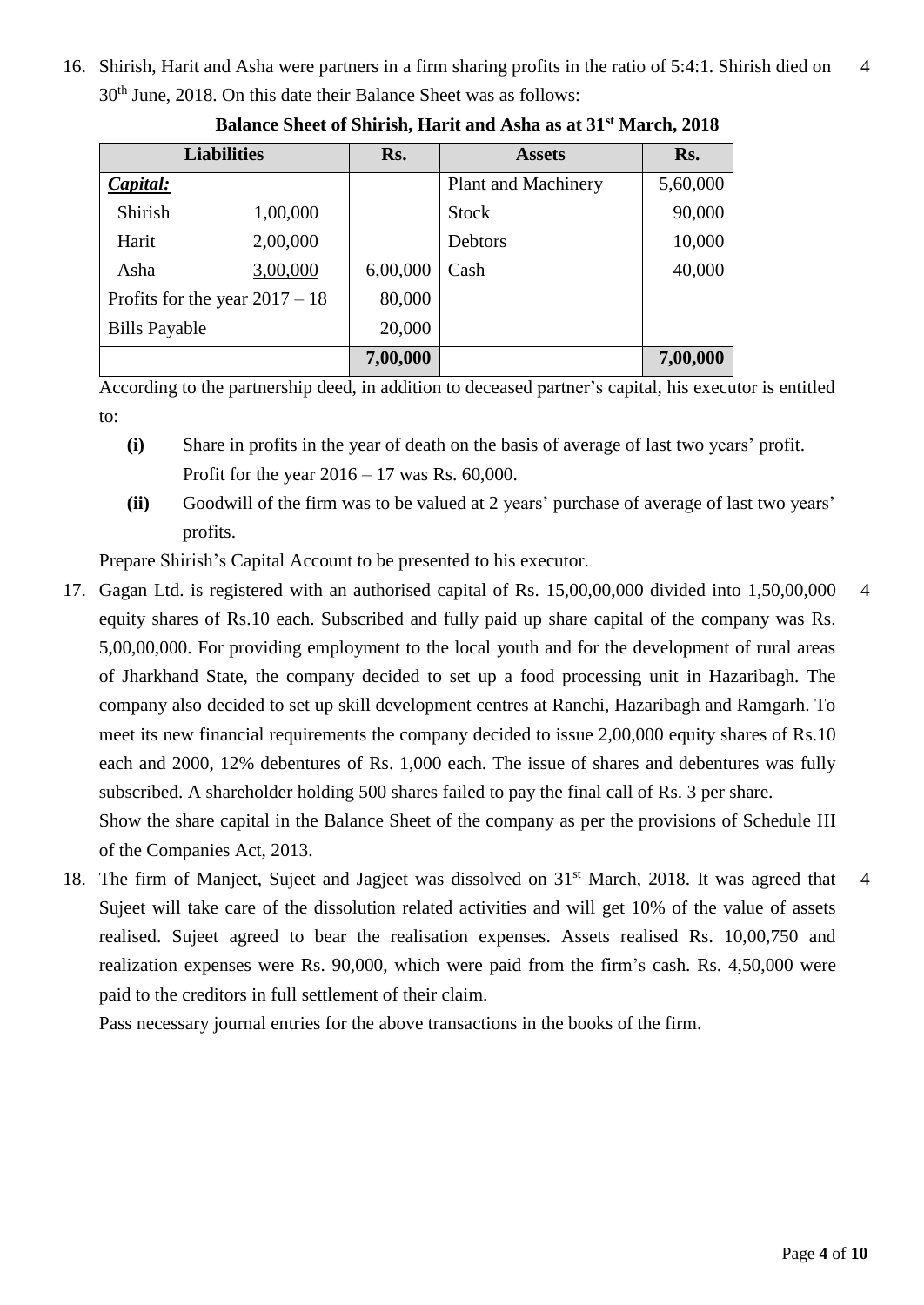19. The following is the account of cash transactions of the Nari Kalayan Samittee for the year ended December 31<sup>st</sup>, 2017: 6

| <b>Receipts</b>           | ₹      | <b>Payments</b>         | ₹      |
|---------------------------|--------|-------------------------|--------|
| Balance from last year    | 2,270  | Rent                    | 6,600  |
| Subscriptions             | 32,500 | Electric charges        | 3,200  |
| Life membership fee       | 3,250  | Lecturer's fee          | 730    |
| Donation                  | 2,500  | Office expenses         | 1,480  |
| Profit from entertainment | 7,250  | Printing and Stationery | 1,050  |
| Sale of old Books         | 750    | Legal fee               | 1,870  |
| (Book value $Rs.1,000$ )  |        | <b>Books</b>            | 6,500  |
| Interest                  | 350    | Furniture purchased     | 8,600  |
|                           |        | Expenses on drama       | 1,300  |
|                           |        | Cash in hand            | 8,040  |
|                           |        | Cash at bank            | 9,500  |
|                           | 48,870 |                         | 48,870 |

You are required to prepare an Income and Expenditure Account after the following adjustments:

- **(a)** Subscription still to be received are  $\bar{\tau}$  750, but subscription include  $\bar{\tau}$  500 for the year 2018.
- **(b)** In the beginning of the year the Sangh owned building  $\bar{\tau}$  20,000 and furniture  $\bar{\tau}$  3,000 and Books ₹ 2,000.
- **(c)** Provide depreciation on furniture @5% (including purchase), books @ 10% and building @ 5%.
- 20. **(a)** Vinod Limited has 30,000, 12% Debentures of Rs. 100 each due for redemption on 31st March, 2018. Debenture Redemption Reserve has a balance of Rs. 7,50,000 on 31<sup>st</sup> March,  $2017$  and the company had purchased the required investments on  $30<sup>th</sup>$  April,  $2017$ . Pass necessary journal entries for redemption of debentures on 31<sup>st</sup> March, 2018.
	- **(b)** Nano Ltd. purchased assets of Dow Ltd. for Rs.3,00,000. It also agreed to take over the liabilities of Dow Ltd. amounting to Rs.50,000 for a purchase consideration of Rs.2,75,000. The payment to Dow Ltd. was made by issue of 8% Debentures of Rs.50 each at a premium of 10%. Pass necessary journal entries for the above transactions in the books of Nano Ltd.

#### **OR**

On 1st June, 2017, Maxal Ltd. issued 6,000; 10% Debentures of ₹ 100 each at a discount of 6% redeemable at a premium of 4%. It has a balance of ₹ 40,000 in Securities Premium Reserve. Pass the Journal entries for issue of debentures and writing off loss and also prepare Loss on Issue of Debentures Account.

6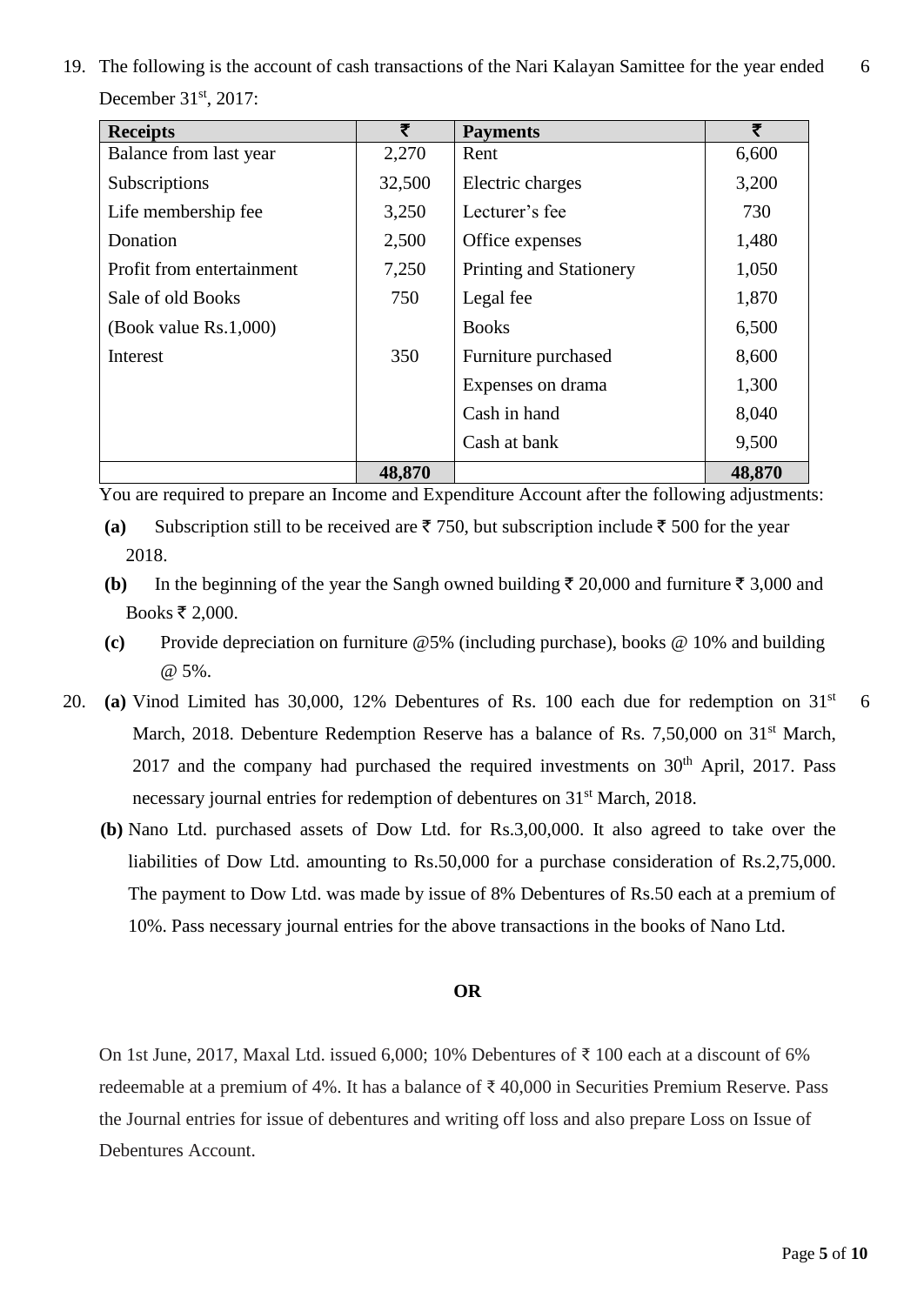21. Ahmed Ltd. invited applications for issuing 1,00,000 shares of ₹10 each at a premium of ₹1 per share. The amount was payable as follows : 8

| On Application :          | $\bar{\xi}$ 3 per share                     |
|---------------------------|---------------------------------------------|
| On Allotment :            | $\bar{\xi}$ 3 per share (including premium) |
| On First Call:            | $\bar{\tau}$ 3 per share                    |
| On Second and Final Call: | Balance amount                              |

Applications for 1,60,000 shares were received. Allotment was made on the following basis :

(i) To applicants for 90,000 shares : 40,000 shares

(ii) To applicants for 50,000 shares : 40,000 shares

(iii) To applicants for 20,000 shares : full shares

Excess money paid on application is to be adjusted against the amount due on allotment and calls. Rishabh, a shareholder, who applied for 1,500 shares and belonged to category (ii), did not pay allotment, first and second and final call money.

Another shareholder, Sudha, who applied for 1,800 shares and belonged to category (i), did not pay the first and second and final call money.

All the shares of Rishabh and Sudha were forfeited and were subsequently re-issued at  $\bar{\tau}$  7 per share fully paid.

Pass the necessary journal entries in the books of Ahmed Ltd. Open Calls-in-Arrears Account and Calls-in-Advance Account wherever required.

### **OR**

- **(a)** X Ltd. forfeited 10 shares of Rs. 10 each, Rs. 7 called upon which the shareholder had paid application and allotment money of Rs. 5 per share. Out of these, 8 shares were re-issued to Y for Rs. 8 per share at Rs. 8 per paid upper share. Record the journal entries for forfeiture and reissue of shares by opening calls-in-arrears and calls-in-advance account.
- **(b)** L Ltd. forfeited Mr. M's shares who has applied for 600 shares and was allotted 400 shares failed to pay allotment money of Rs. 4 per share including premium of Rs. 2 on which he had paid application money of Rs. 2 only. Pass necessary journal entries for forfeiture of shares by opening calls-in-arrears and calls-in-advance account.
- **(c)** Crown Ltd forfeited 50 shares of Rs. 10 each, for non-payment of final call money of Rs.3 per share. Out of these 20 shares were re-issued to Taj at Rs. 8 per share. Record the journal entries for forfeiture and re-issue of shares assuming that the company maintains calls-inarrears account and calls-in-advance account.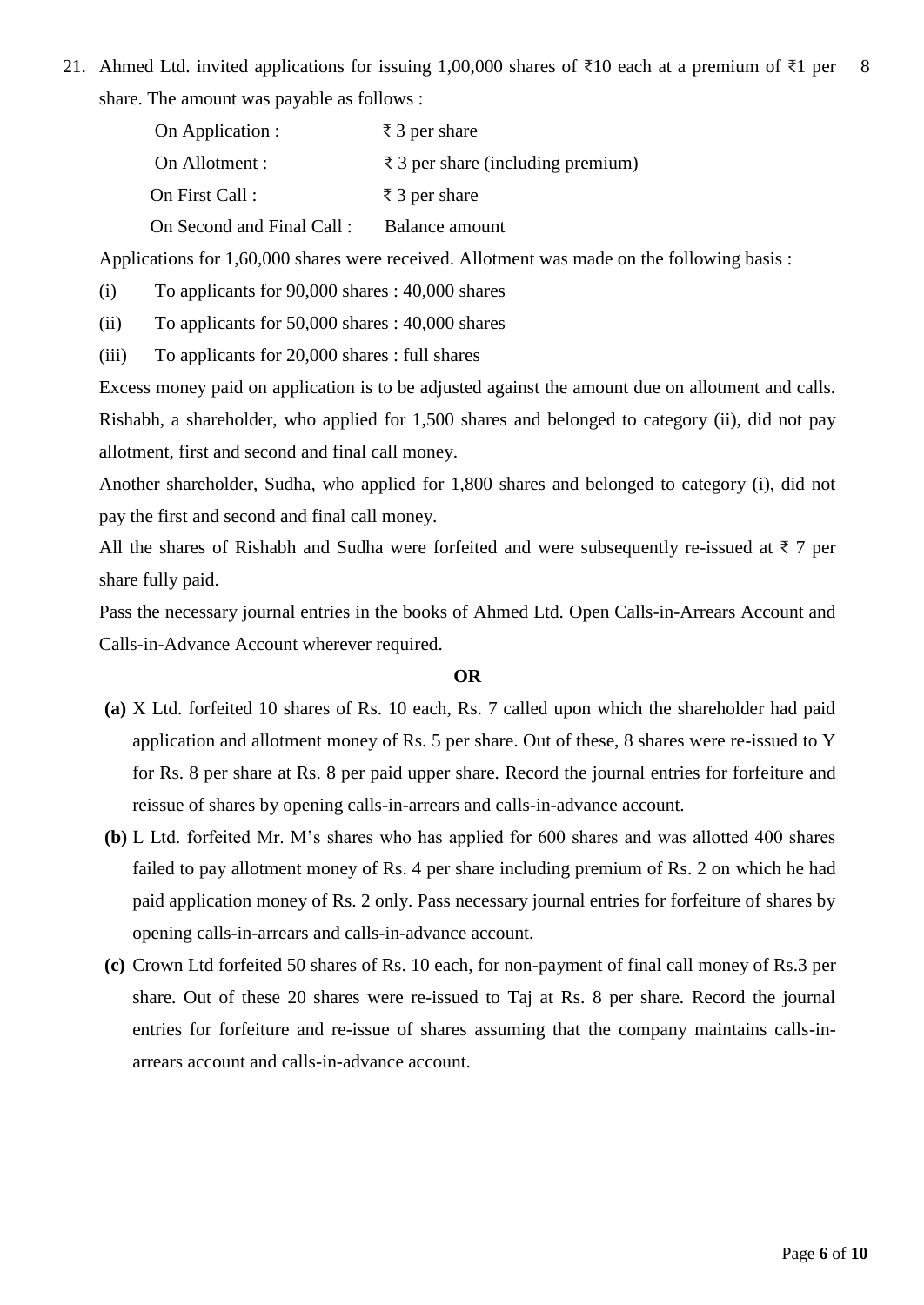22. Akul, Bakul and Chandan were partners in a firm sharing profits in the ratio of  $2:2:1$ . On  $31<sup>st</sup>$ March, 2018 their Balance Sheet was as follows : 8

| <b>Liabilities</b>              | Rs.      | <b>Assets</b>               | Rs.      |
|---------------------------------|----------|-----------------------------|----------|
| <b>Sundry Creditors</b>         | 45,000   | Cash at Bank                | 42,000   |
| <b>Employees Provident Fund</b> | 13,000   | Debtors<br>60,000           |          |
| General reserve                 | 20,000   | Less: Provision             |          |
| Capitals:                       |          | for doubtful debts<br>2,000 | 58,000   |
| Akul<br>1,60,000                |          | <b>Stock</b>                | 80,000   |
| 1,20,000<br><b>Bakul</b>        |          | Furniture                   | 90,000   |
| 92,000<br>Chandan               | 3,72,000 | <b>Plant and Machinery</b>  | 1,80,000 |
|                                 | 4,50,000 |                             | 4,50,000 |

# **Balance Sheet of Akul, Bakul and Chandan as on 31-3-2018**

Bakul retired on the above date and it was agreed that :

- **(i)** Plant and Machinery was undervalued by 10%.
- **(ii)** Provision for doubtful debts was to be increased to 15% on debtors.
- **(iii)** Furniture was to be decreased to  $\bar{\tau}$  87,000.
- **(iv)** Goodwill of the firm was valued at ₹ 3,00,000 and Bakul's share was to be adjusted through the capital accounts of Akul and Chandan.
- **(v)** Capital of the new firm was to be in the new profit sharing ratio of the continuing partners.

Prepare Revaluation account, Partners' Capital accounts and the Balance Sheet of the reconstituted firm. **OR**

Sanjana and Alok were partners in a firm sharing profits and losses in the ratio  $3 : 2$ . On  $31<sup>st</sup>$ March, 2018 their Balance Sheet was as follows :

| <b>Liabilities</b>          | Rs.       | <b>Assets</b>      | Rs.               |
|-----------------------------|-----------|--------------------|-------------------|
| Creditors                   | 60,000    | Cash               | 1,66,000          |
| Workmen's Compensation Fund | 60,000    | Debtors            | 1,46,000          |
| Capitals                    |           | Less: Provision    |                   |
| Sanjana<br>5,00,000         |           | for doubtful debts | 2,000<br>1,44,000 |
| 4,00,000<br>Alok            | 9,00,000  | <b>Stock</b>       | 1,50,000          |
|                             |           | Investments        | 2,60,000          |
|                             |           | Furniture          | 3,00,000          |
|                             | 10,20,000 |                    | 10,20,000         |

**Balance Sheet of Sanjana and Alok as on 31-3-2018**

On 1<sup>st</sup> April, 2018, they admitted Nidhi as a new partner for 1/4th share in the profits on the following terms :

**(a)** Goodwill of the firm was valued at ₹ 4,00,000 and Nidhi brought the necessary amount in cash for her share of goodwill premium, half of which was withdrawn by the old partners.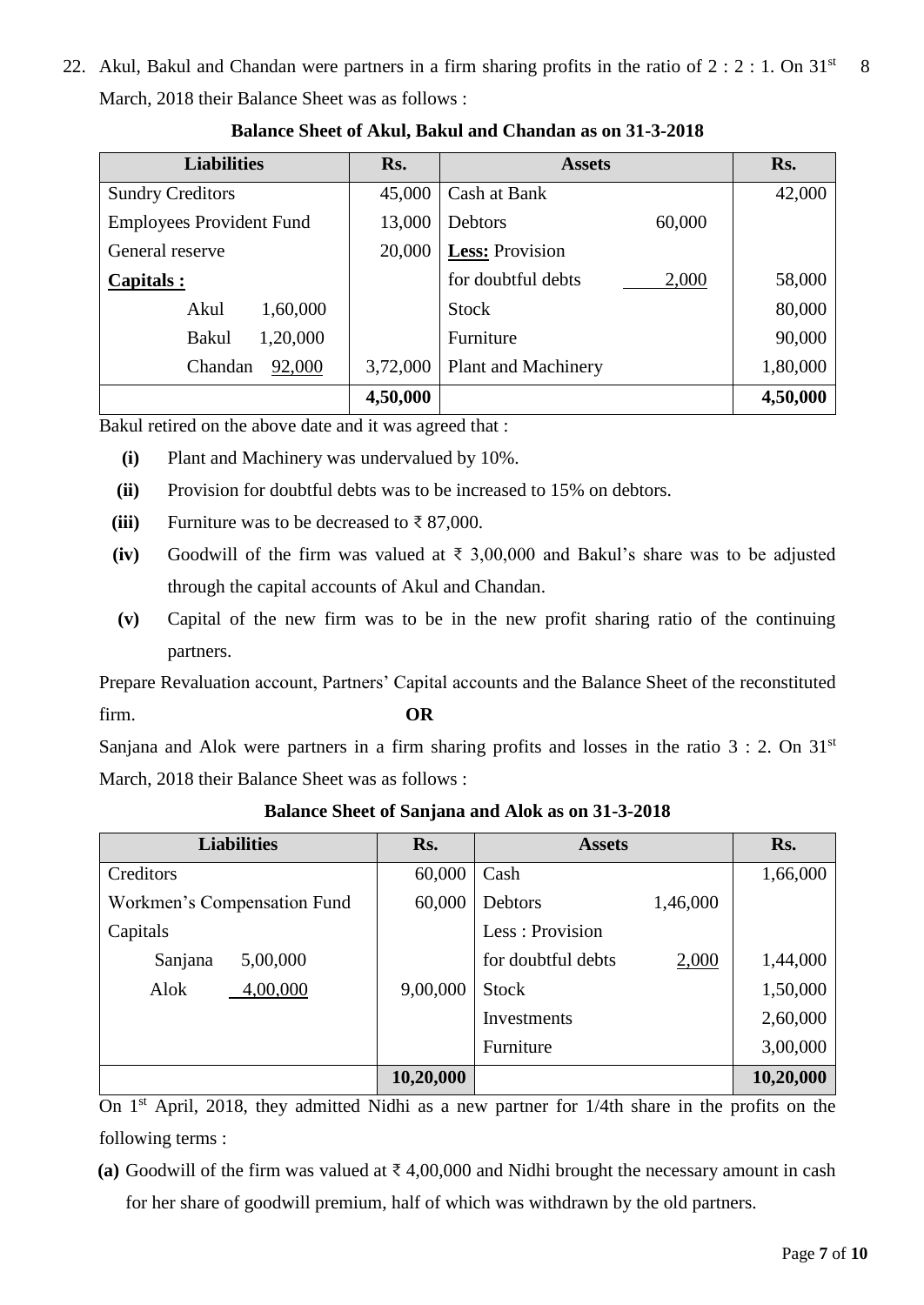- **(b)** Stock was to be increased by 20% and furniture was to be reduced to 90%.
- **(c)** Investments were to be valued at  $\bar{\tau}$  3,00,000. Alok took over investments at this value.
- **(d)** Nidhi brought ₹ 3,00,000 as her capital and the capitals of Sanjana and Alok were adjusted in the new profit sharing ratio.

Prepare Revaluation Account, Partners Capital Accounts and the Balance Sheet of the reconstituted firm on Nidhi's admission.

#### **PART – B**

#### **(Analysis of Financial Statements)**

## *Objective Type Questions:*

- 23. State whether true or false "Statement of profit and loss shows the operating performance of an enterprise over a period of time." 1
- 24. Common size statements are also known as \_\_\_\_\_\_\_\_\_\_\_\_\_\_\_\_\_\_\_\_ analysis. 1
- 25. How will you disclose the "uncalled liability on party paid up shares" in company's Balance sheet? 1
- 26. State two objectives of financial statement analysis. 1
- 27. Assuming that the Debt to Equity ratio of a company is 0·50, state whether this ratio would increase, decrease or remain unchanged on the Purchase of fixed assets on a credit of 3 months. 1
- 28. State with reason whether 'cash deposited in bank' will result in inflow, outflow or no flow of cash while preparing Cash Flow Statement. 1
- 29. When can 'Receipt of Dividend' be classified as an operating activity? 1
- 30. Calculate 'Total Assets to Debt ratio' from the following information : 3

Equity Share Capital ₹ 4,00,000

Long Term Borrowings ₹ 1,80,000

Surplus i.e. Balance in statement of Profit and Loss ₹ 1,00,000

General Reserve ₹ 70,000

Current Liabilities ₹ 30,000

Long Term Provisions ₹ 1,20,000

#### **OR**

State under which major headings and sub-headings will the following items be presented in the Balance Sheet of a company as per Schedule-III, Part-I of the Companies Act, 2013.

- **(i)** Investment in Debentures
- **(ii)** Calls-in-arrears
- **(iii)** Unpaid dividend
- **(iv)** Capital Reserve
- **(v)** Capital work-in-progress
- **(vi)** Patents being developed by the company.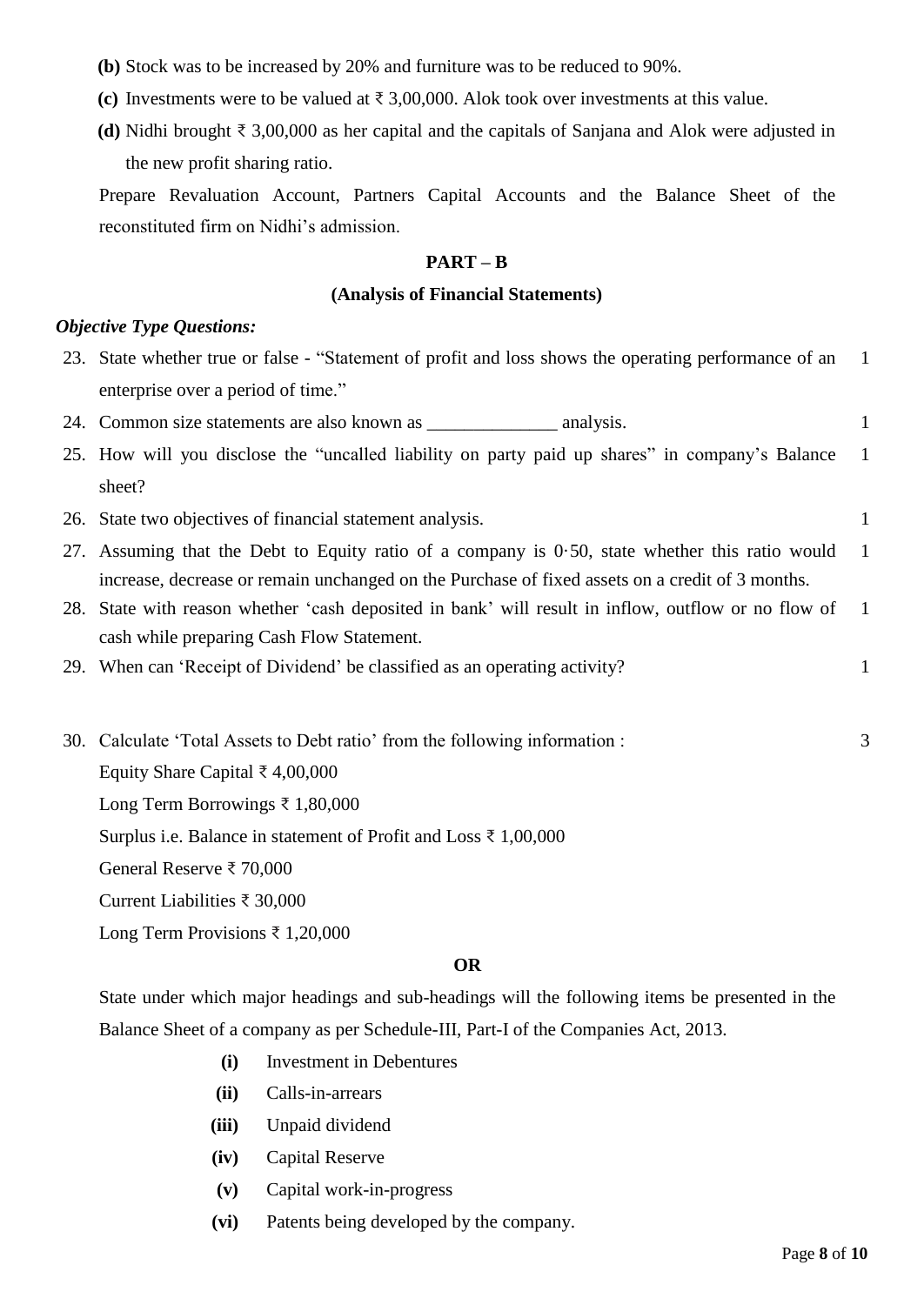31. From the following information extracted from the Statement of Profit and Loss for the years ended 31st March, 2017 and 2018, prepare a Comparative Statement of Profit & Loss.

| <b>Particulars</b>                             | 2017-18      | 2016-17      |
|------------------------------------------------|--------------|--------------|
| Revenue from operations                        | ₹ $6,00,000$ | ₹ $5,00,000$ |
| Other incomes (% of Revenue from Operations)   | 20%          | 20%          |
| Employee benefit expenses (% of Total Revenue) | 40%          | 30%          |
| Tax rate                                       | 50%          | 50%          |

**OR**

Prepare a common size Balance Sheet of KJ Ltd. from the following information :

| <b>Particulars</b>           | 2017-18   | 2016-17  |
|------------------------------|-----------|----------|
| I – Equity and Liabilities : |           |          |
| Shareholder's Funds          | 8,00,000  | 4,00,000 |
| Non-Current Liabilities      | 5,00,000  | 2,00,000 |
| <b>Current Liabilities</b>   | 3,00,000  | 2,00,000 |
| <b>Total</b>                 | 16,00,000 | 8,00,000 |
| $II - Assets:$               |           |          |
| <b>Non-Current Assets</b>    | 10,00,000 | 5,00,000 |
| <b>Current Assets</b>        | 6,00,000  | 3,00,000 |
| <b>Total</b>                 | 16,00,000 | 8,00,000 |

32. From the following Balance Sheet of Kiero Ltd. and the additional information as on 31-03-2018, prepare a Cash Flow Statement: 6

| <b>Particulars</b>                   | Note No.,      | 31-03-2018 | 31-03-2017 |
|--------------------------------------|----------------|------------|------------|
| I – Equity and Liabilities :         |                |            |            |
| <b>Shareholder's Funds</b><br>1.     |                |            |            |
| (a) Share Capital                    |                | 7,90,000   | 5,80,000   |
| (b) Reserves $\&$ Surplus            | 1              | 4,60,000   | 1,20,000   |
| <b>Non-Current Liabilities</b><br>2. |                |            |            |
| Long Term Borrowings                 | $\overline{2}$ | 5,00,000   | 3,00,000   |
| <b>Current Liabilities:</b><br>3.    |                |            |            |
| (a) Short-term borrowings            | 3              | 1,15,000   | 42,000     |
| (b) Short-term provisions            | $\overline{4}$ | 1,18,000   | 46,000     |
| <b>Total</b>                         |                | 19,83,000  | 10,88,000  |
| $II - Assets:$                       |                |            |            |
| <b>Non-Current Assets</b>            |                |            |            |

| Kiero Ltd.                            |  |  |  |  |
|---------------------------------------|--|--|--|--|
| <b>Balance Sheet as at 31-03-2018</b> |  |  |  |  |